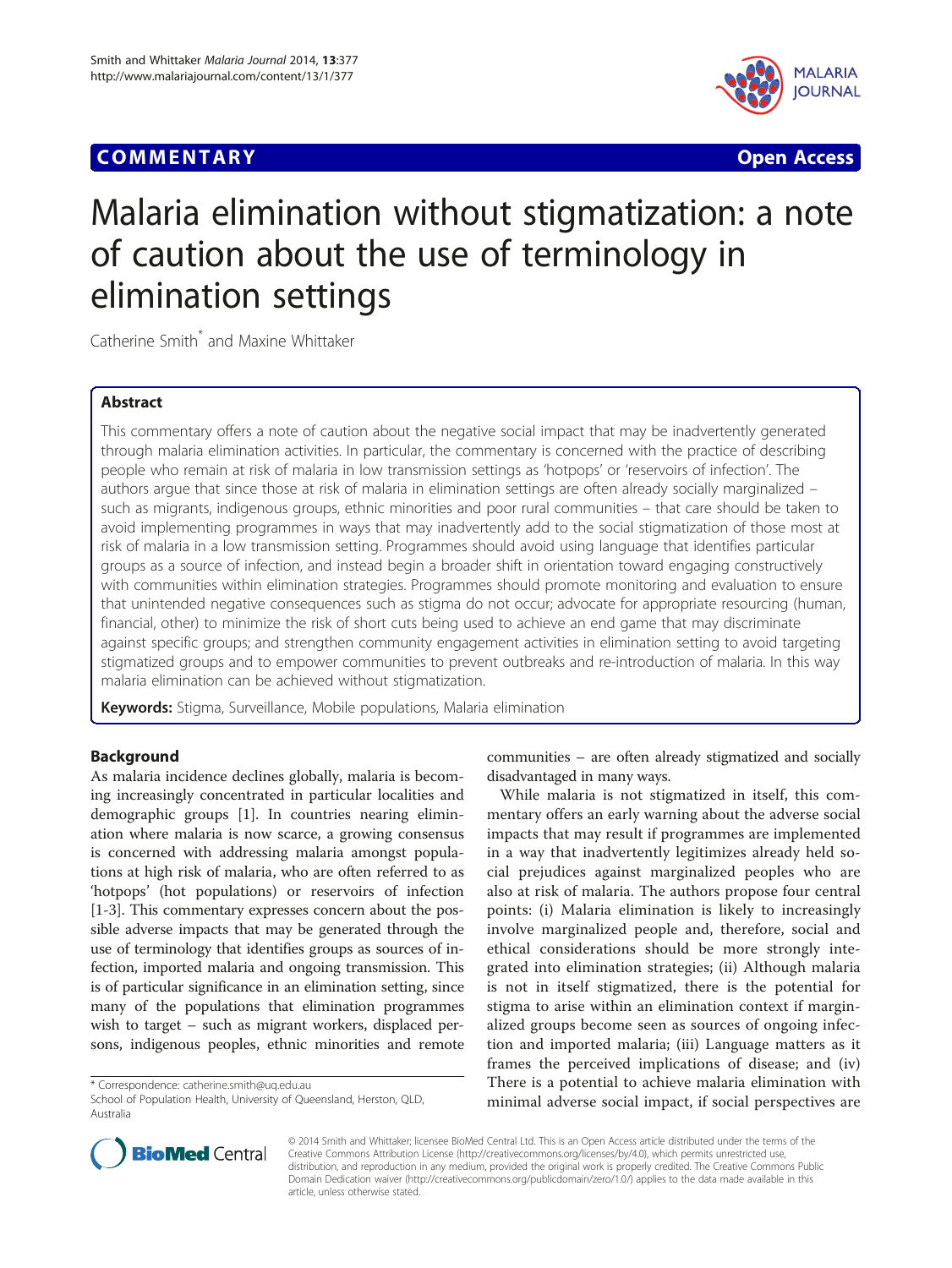incorporated into programme strategies as more countries head towards elimination.

# Malaria elimination is likely to increasingly involve marginalized people, so social and ethical considerations should become integrated into elimination strategies

Many countries that are in an elimination or preelimination phase have observed a spatial shift of malaria into concentrated localities (hotspots) together with an epidemiological shift of malaria into more narrowly defined demographic groups [\[1-3](#page-4-0)]. The populations frequently mentioned in the recent malaria elimination literature include forestry workers [[4](#page-4-0),[5](#page-4-0)], agricultural workers [[6-8\]](#page-4-0), migrant workers [\[9-11](#page-4-0)], displaced persons [[9,12](#page-4-0)-[16](#page-4-0)], ethnic minorities [[17](#page-4-0)], and border communities [[18](#page-4-0)-[20](#page-4-0)], many of which lack adequate health services.

It is important for programmes to recognize that as malaria elimination advances, those who remain at risk of malaria are likely to be people who are already in some way socially disadvantaged, as is often the case for migrants, displaced persons, ethnic minorities and rural communities that remain poor when the broader society is experiencing economic growth. This exclusion may result from poverty, lack of citizenship, racism, exclusion from services, language barriers, class discrimination or other forms of social prejudice [\[12,14](#page-4-0),[16,18\]](#page-4-0). These forms of structural violence can strongly affect people's lives, shape the social determinants of health, and in some cases act as a barrier to programme success. This can be seen, for example, in situations where poverty, language differences or lack of citizenship act as a barrier to prevention and treatment services [[12](#page-4-0),[14,16\]](#page-4-0).

Many have argued for the importance of incorporating social perspectives into malaria control programmes to increase programme effectiveness and to minimize adverse social impacts [[21-23\]](#page-4-0). The authors argue that in situations when malaria is scarce and more likely to affect groups that are already socially marginalized, that it is even more important for elimination programmes to become more aware of the shifting socio-political context of malaria transmission and to take measures to develop programmes in a way that minimizes adverse social impact and maximizes the benefits of elimination to communities. This should not be left until the final stages of elimination, but should become incorporated into elimination strategies now as more countries gear up towards elimination.

# Although malaria is not in itself stigmatized, there is the potential for stigma to arise within an elimination context if marginalized groups become seen as sources of ongoing infection

While malaria is not usually associated with stigma, malaria elimination programmes may generate stigma in

situations where the disease is scarce and concentrated in pockets of people who are already marginalized. In order to understand the potential for malaria elimination programmes to generate stigma, it is important to recognize that stigma is not an attribute of a disease in itself but rather is a product of the way in which society constructs the perceived social, moral and political implications of a disease. Importantly, these social meanings change over time, as the social and political context of a disease shifts and as official and popular discourses surrounding disease change.

Classic sociological approaches see stigma as a process through which individuals become marginalized from broader society if they are seen as possessing an undesirable attribute that differentiates them from the perceived norm [\[24](#page-4-0)]. Stigma was historically associated with conditions that mark a person physically, such as leprosy, or diseases that were culturally interpreted through a strong moral lens, such as sexually transmitted infections and mental illness [\[24](#page-4-0)]. Stigma is often embedded in a claim that there has been a violation of "shared attitudes, beliefs and values" [\[25](#page-4-0)]: p50. Weiss sees that stigma develops from cultural meanings of illness and exaggerated fears that surround the illness [\[26\]](#page-4-0). These cultural meanings are embedded in the contemporary socio-political context of illness. However the cultural meanings of diseases change significantly over time, often reflecting contemporary social tensions about race, class and morality [[27](#page-4-0)-[29](#page-4-0)].

Fears surrounding stigmatized illnesses often reflect broader socio-political fears to a much greater extent than they reflect any rational concern about disease itself. For example, early 20th century understandings of hookworm in the US were deeply influenced by racist ideologies. Hookworm was seen as a 'disease of laziness,' and discourses surrounding hookworm described African Americans as a public health menace [\[29\]](#page-4-0). Another example can be found in the cholera outbreak in Venezuela in 1992 and 1993, where the threat of cholera became strongly associated with indigenous people and the urban poor, who were widely seen as uneducated and refusing to conform to modern society [[27](#page-4-0)]. Both public health and media discourses surrounding the cholera outbreak became heavily tainted by racial and class discrimination, in particular leading indigenous peoples to be disproportionately blamed for the epidemic [\[27\]](#page-4-0). Although fear of contagion is often evident within stigma [\[25,26\]](#page-4-0) non-infectious diseases can also become stigmatized as other forms of social discrimination become attached to an illness. For example class discrimination can be projected onto smokers [[30](#page-4-0)]; people with eating disorders can be stigmatized for breaching gender norms [[31-33\]](#page-4-0); while people with chronic fatigue syndrome are often seen as failing to be productive citizens [\[34\]](#page-4-0). Stigma is generated as a dominant group suggests that an individual or minority group has somehow become an imagined threat to society.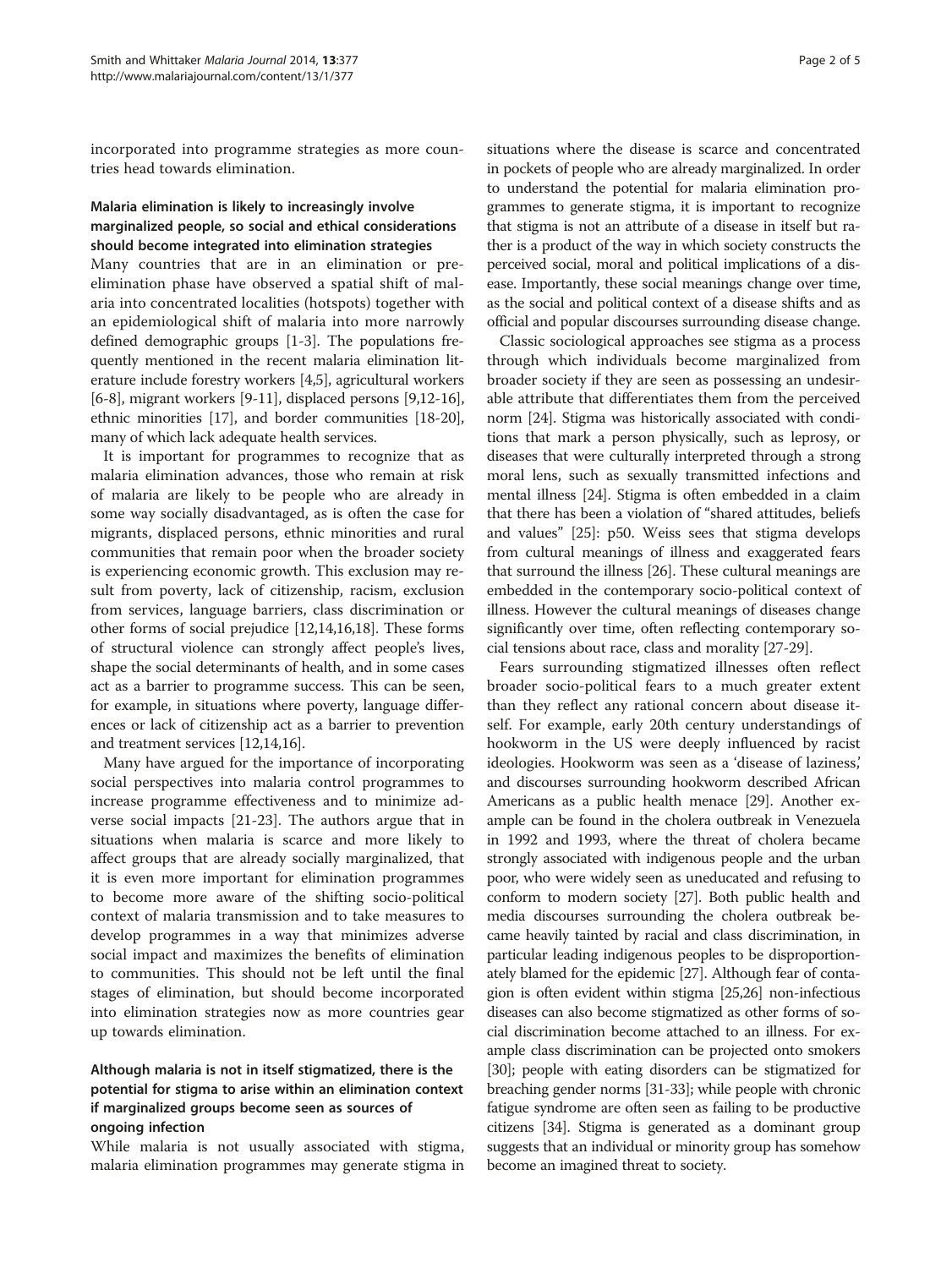The practice of labelling migrants, indigenous groups and poor rural communities as 'hotpops' or 'reservoirs of infection' is concerning, since these discourses are directed at groups that often already face multiple forms of structural violence. Although malaria may be culturally normalized in some societies where it is still common, malaria programmes operating in elimination settings should be aware that programmes are increasingly seeking to target narrowly defined demographic groups that are often already social vulnerable. As the authors argued in a review of the literature on malaria and population mobility [\[35](#page-4-0)], recent elimination programmes have painted an exaggerated image of mobile populations as segregated from local communities, engaged in illegal activities and avoiding authorities. Williams and colleagues [\[14\]](#page-4-0) have expressed concern about the way that elimination discourse describes displaced persons as a threat to programme success, while comparatively little attention is given to their health needs. While the discussion about 'reservoirs of infection' is clearly intended to inform accurate surveillance strategies, it also uses highly negative language to describe groups as a source of infection. While not suggesting that malaria elimination programmes are currently generating negative impacts through elimination discourse, the potential for this to occur is evident. As malaria reduces it will be important for malaria elimination programmes to consider how malaria is understood within this changing socio-political context – especially when managing malaria imported malaria and disease outbreaks – and to develop strategies that are aware of the changing socio-political context in which elimination programmes operate.

# Language matters as it frames the perceived implications of disease

An important starting point for this shift in orientation will be a more considered use of language within malaria elimination. Although public health programmes are, of course, intended to protect public health, history shows many examples where public health discourse has been used to legitimize broader forms of social prejudice. In some cases this reveals underlying forms of prejudice within public health institutions, while in many cases this occurs as the media or general public appropriates and misuses the language of health authorities. In either situation public health authorities need to consider carefully the language that they use to describe health issues. Public health messages may inadvertently generate stigma through "content cues [that] encourage the activation of stereotypes, induce affective reactions (disgust, anger and fear), and associated action tendencies, which all foster the formation of stigma attitudes" [\[34](#page-4-0)], p463. These content cues can quickly take on a form of contagion in themselves if people share their fears with others and

circulate messages about the perceived threats of the stigmatized group.

After learning from mistakes made in the 1980s, HIV/ AIDS programmes have much to teach malaria elimination about the importance of language. In the United States for example, health authorities announced that homosexuals, heroin addicts, haemophiliacs and Haitians were the key risk groups and likely transmitters of HIV to the United States. This framing of people as high risk groups and threats to public health fuelled existing forms of racism and homophobia [[36\]](#page-4-0). HIV/AIDS activists and scholars have succeeded to a great extent in reducing such fear and stigmatization over the years. This occurred in large part by avoiding the use of inflammatory language and insisting on a shift from identifying risk groups to identifying risk situations [\[37,38\]](#page-4-0). Although the stigma surrounding HIV/AIDS continues and is embedded in many entrenched forms of social prejudice, this shift in language use helped to reframe the ways in which the public understands and responds to people living with HIV/AIDS and greatly decreased the ways that public health authorities were implicated in the stigma surrounding HIV/AIDS.

A more recent example of the potential for public health discourses to stigmatize groups lies in the controversy surrounding the naming of the H1N1 influenza pandemic in 2009. The virus was initially named Mexican flu, a move which was immediately rejected by Mexican health authorities who did not want Mexico to be seen as responsible for a pandemic [[39\]](#page-4-0). Many then began to refer to the virus as swine flu, which incorrectly implied that the virus could be transmitted to humans by pigs. The WHO was cognizant of the political debates emerging around the naming of the flu and tried to insist the virus be named H1N1 [[40](#page-4-0)]. The virus was nonetheless colloquially referred to as swine flu in the media and in much scientific coverage, fuelling debate within the Arab world [\[41\]](#page-4-0). Israeli officials said that the name was degrading to both Muslims and Jews, while another Israeli newspaper referred to the virus as "a symptom of the illness of Israeli politics" [[39](#page-4-0)], p231. Contrary to the advice of the WHO and despite having no cases of H1N1, the Egyptian government ordered the culling of several hundred thousand pigs. This economically disadvantaged the Christian minority and added a public health justification to the ongoing marginalization of this minority group [[41\]](#page-4-0). Although influenza is not a stigmatized disease in itself, the language surrounding swine flu easily entered media discourse and the popular imagination and became a discursive tool that further entrenched the marginalization of a minority group.

The language that is currently used within malaria elimination discourse has the potential to stigmatize vulnerable groups who are seen as responsible for ongoing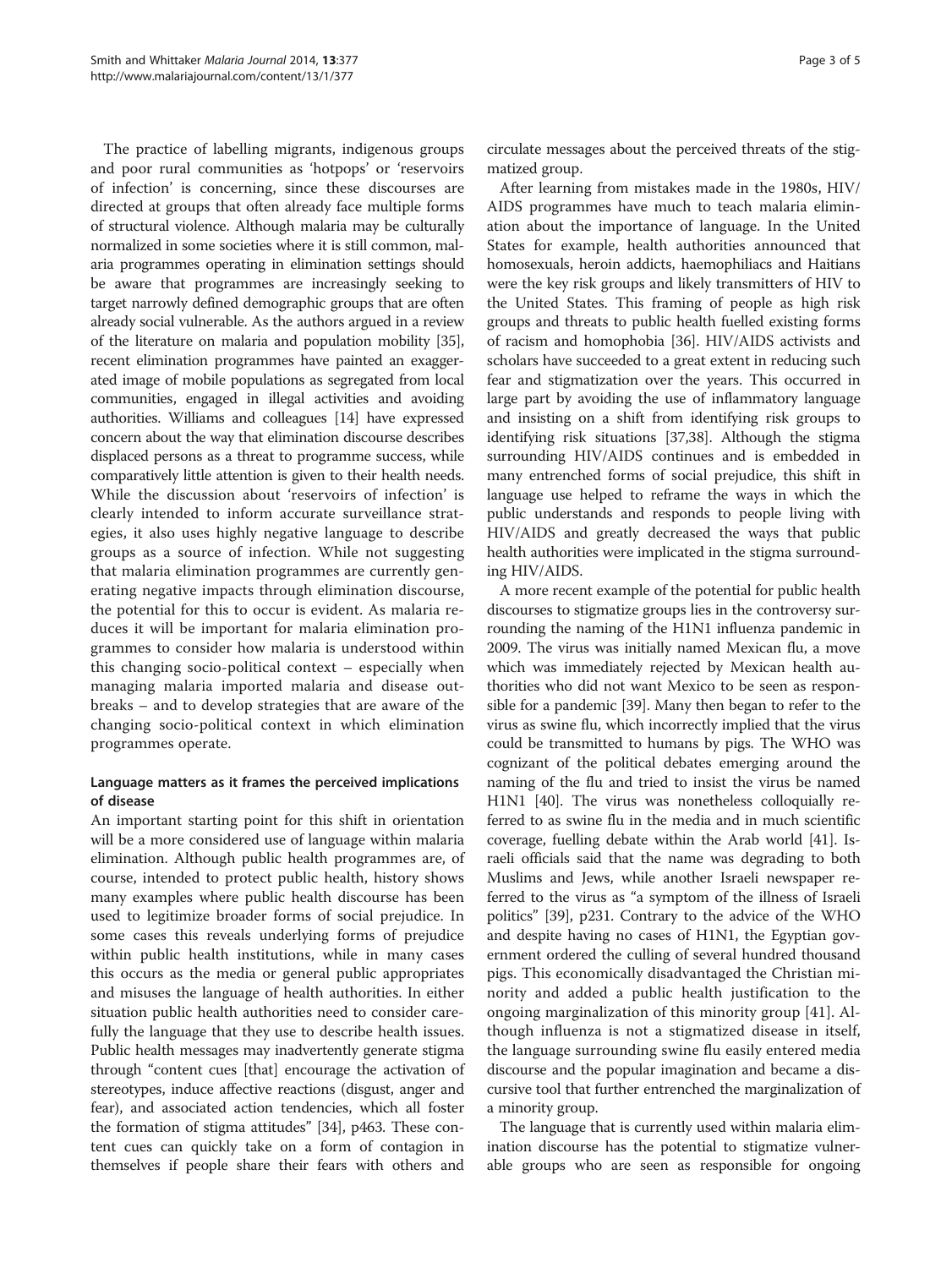transmission. Describing people as hotpops and reservoirs of infection establishes particular groups not as people to be protected from malaria and benefit from elimination, but to the contrary as sources of infection and threats to public health. As Williams and colleagues [\[14\]](#page-4-0) point out, the elimination literature consistently describes displaced persons as a source of imported malaria, while little attention is given to the health needs of this group. While recognizing that accurate surveillance is important for achieving elimination, a strong focus on migrants as the primary source of ongoing malaria transmission and on poor border communities as 'reservoirs of infection' established a basis for a disproportionate blaming of malaria persistence on migrants and other vulnerable groups. As surveillance and mapping technologies advance, it is now possible to identify sources of infection down to a specific household or individual [\[42\]](#page-4-0). While this means more accurate surveillance, it also increases the risk that particular groups of people can be blamed for a future outbreak. While such surveillance technologies will be important for achieving elimination, these should be developed in ways that minimize possible adverse social impact. More than identifying preferable terminology, this will involve a broader shift in orientation from identifying risk groups as a problem to be addressed towards engaging with communities as partners in elimination.

### Malaria elimination can be achieved without stigmatization

While expressing concern about the potential for malaria elimination programmes to inadvertently generate stigma, the authors are certainly not arguing against malaria elimination but to the contrary believe that it is possible to pursue elimination without stigmatization. There are both ethical and pragmatic reasons why it is advantageous for elimination programmes to take measures to reduce the adverse social impact of elimination programmes. Stigma adds to the burden of disease by increasing personal suffering and adding to social inequalities [\[25,26,43,44\]](#page-4-0). In some cases stigma leads people to avoid health services or even to reject public health programmes [\[30,43](#page-4-0)]. Castro and Farmer argue that stigma arises within the same forms of structural violence that lead certain groups to be more vulnerable to disease, and as such there is a moral imperative to reduce stigma at the same time as reducing disease [\[44\]](#page-4-0). Weiss [\[26\]](#page-4-0) argues that public health programmes should aim to "transform stigma into social support," so that the observation of negative social impact becomes a point through which to develop better programmes.

In the first instance, this should involve avoiding the use of highly negative language such as 'hotpops' and 'reservoirs of infection,' that explicitly identifies particular groups as a cause of ongoing transmission. This is particularly urgent in situations where migrants are described as

sources of imported malaria while their health needs remain marginal to discussion [\[14,35\]](#page-4-0). Although crossborder movement is sometimes normalized at a local level [[18](#page-4-0),[45](#page-4-0)], discrimination against migrants is very common in many parts of the world and malaria elimination programmes should take care not to amplify these forms of discrimination. While recognizing that it is easier to identify problematic language than to choose better terminology to describe populations [\[46](#page-4-0)], this is essential to delivering more effective elimination programmes. Preferable terminology would be aimed not only at identifying populations that pose a risk to elimination, but at opening avenues to provide better services to people at risk of malaria and working more constructively with communities within elimination efforts. Note that this involves not just new terminology but a greater incorporation of community engagement strategies into elimination efforts.

In addition, the authors recommend that elimination programmes implement monitoring and evaluation of activities to assess the social impact of elimination programmes. While this commentary warns of the potential for elimination discourse to lead to social harm, it is only through evaluating programmes and carrying out social impact assessments that programmes can ascertain whether their activities in fact carry unintended social implications. As programmes become more targeted in local areas, strengthened community engagement may also add local knowledge to programmes and help programmes become more responsive to localized dynamics influencing malaria transmission. Since resources often become constrained in elimination settings, it will be necessary to continue advocating for sufficient resourcing to enable elimination efforts to continue and to reduce the risk that outbreaks may be blamed upon communities. Rather than risk profiling and targeting narrow demographic groups, strengthened community engagement efforts will help to ensure that programmes provide accurate information to communities about the value of pursuing malaria elimination. This will help to ensure that communities nearing elimination can respond to any future disease outbreaks in ways that decreases the risk that elimination programmes will contribute to social harm but rather help to strengthen elimination efforts.

#### Competing interests

The authors declare that they have no competing interests.

#### Authors' contributions

MW conceptualized the article, CS and MW carried out the research and CS drafted the manuscript. Both authors read and approved the final version.

#### Acknowledgements

The authors wish to thank Michael Weiss for his insightful comments on an earlier draft of the article. We also wish to thank the two anonymous reviewers for their useful feedback.